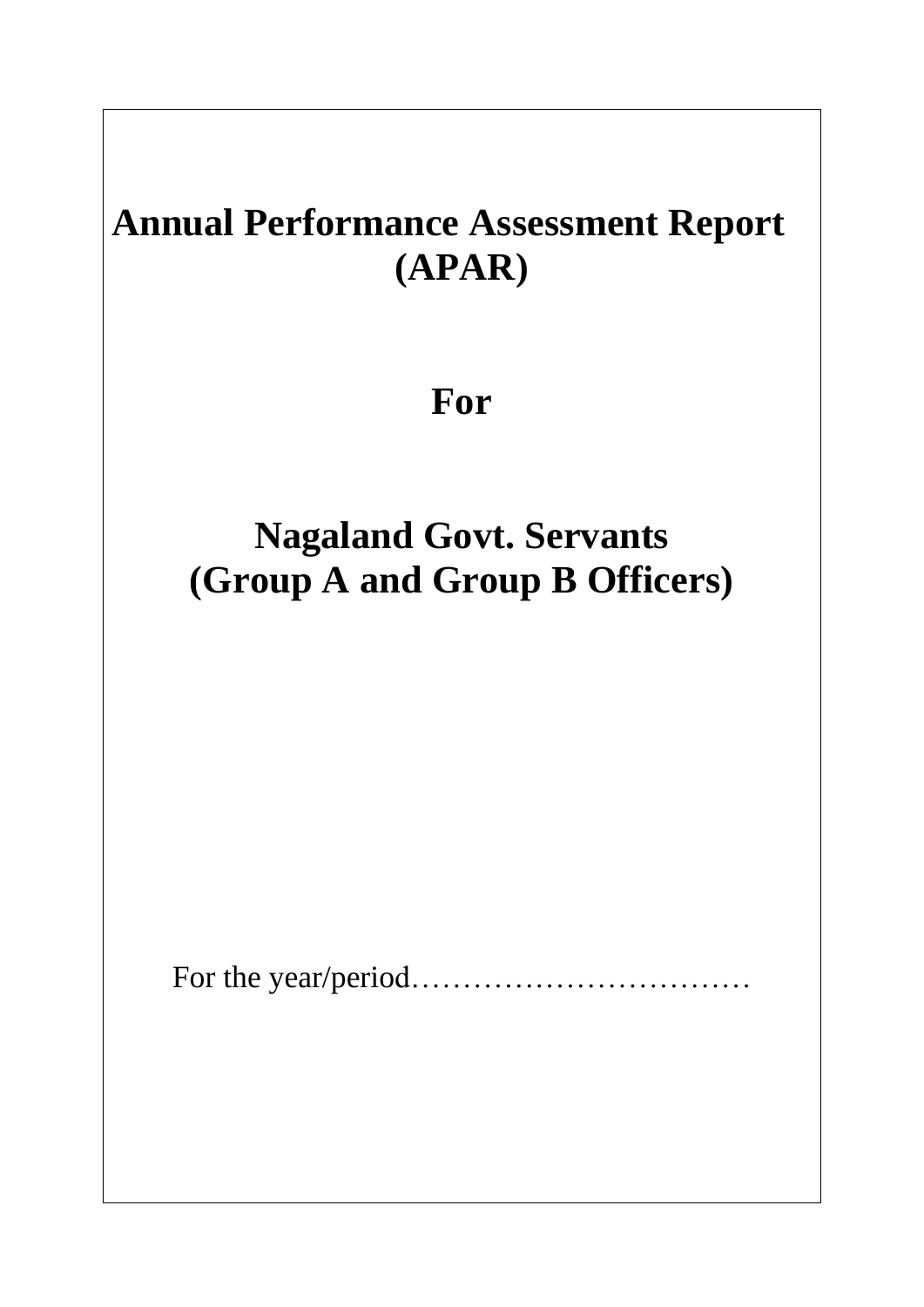#### **FORMAT OF ANNUAL PERFORMANCE ASSESSMENT REPORT (APAR) FOR GROUP 'A' AND GROUP 'B' OFFICERS**

Annual Performance Assessment Report from \_\_\_\_\_\_\_\_\_\_\_\_\_\_ to \_\_\_\_\_\_\_\_\_\_\_\_\_\_\_

## **SECTION - I**

## **Basic Information**

| (To be filled in by the Officer reported upon) |
|------------------------------------------------|
|------------------------------------------------|

| 1. Name of the Official                     |  |
|---------------------------------------------|--|
| 2. Service/Department                       |  |
| 3. Date of Birth                            |  |
| 4. Date of entry into Government Service    |  |
| 5. Grade/Post (During the period of report) |  |
| 6. Date of appointment to the present post  |  |

#### **7. Reporting, Reviewing & Accepting Authorities:**

| Authority                  | Name & designation | Period Worked |    |
|----------------------------|--------------------|---------------|----|
|                            |                    | From          | Го |
| <b>Reporting Authority</b> |                    |               |    |
| <b>Reviewing Authority</b> |                    |               |    |
| <b>Accepting Authority</b> |                    |               |    |

#### **8. Period of Absence:**

|          | From | To | Type | Remarks |
|----------|------|----|------|---------|
| On Leave |      |    |      |         |
| Others   |      |    |      |         |

#### **9. Training Program(s) Attended:**

| Date (from) $\vert$ | Date $(to)$ | Institute | Subject |
|---------------------|-------------|-----------|---------|
|                     |             |           |         |
|                     |             |           |         |

#### **10. Awards/Honours:**

**Date:**

**Signature on behalf of Administrative Head of Department/Head of Department/Head of Office (with seal)**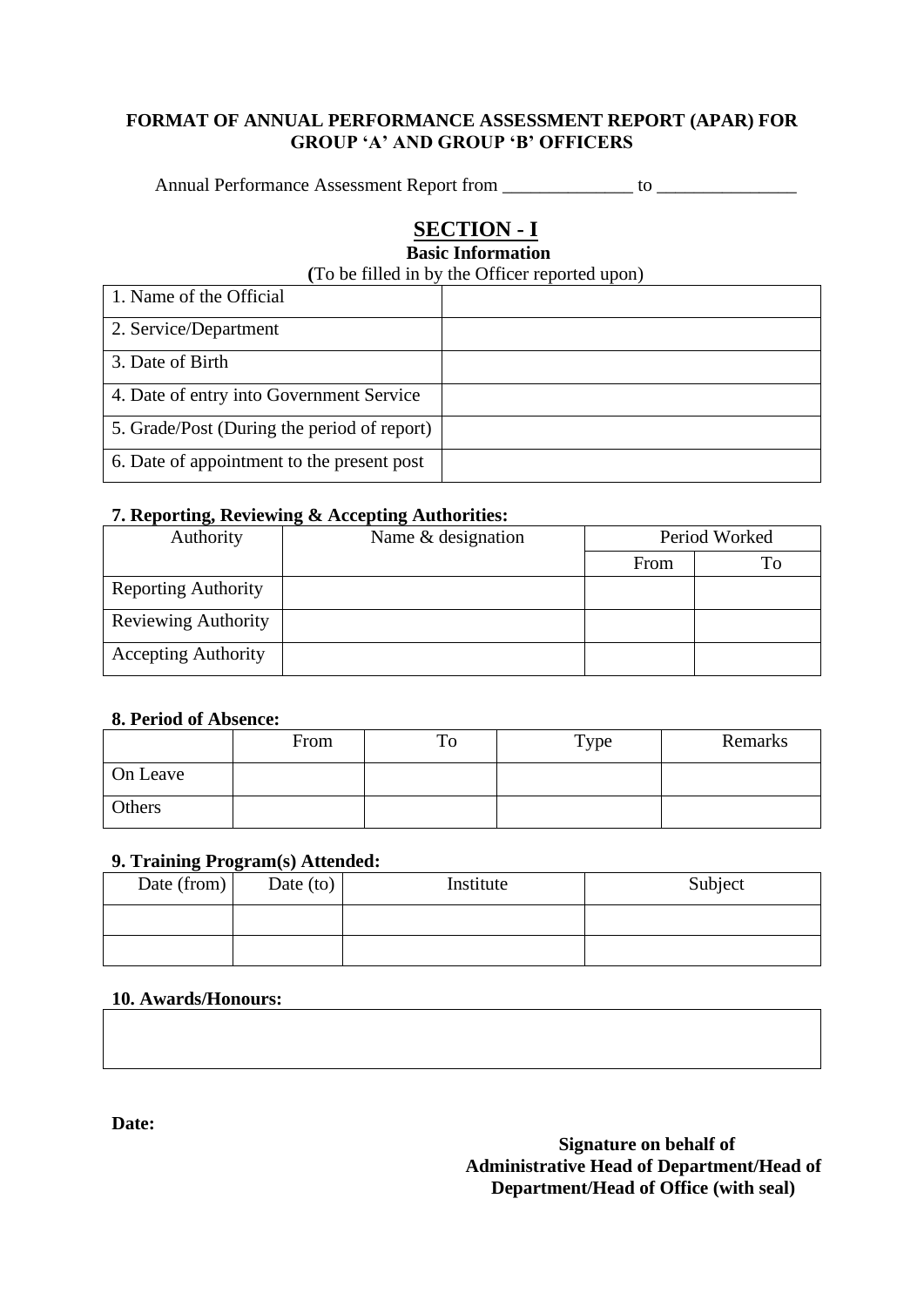### **SECTION – II (Self Assessment)**

#### **1. Brief description of duties**:

#### **2. Describe your achievements during the period under report, giving details of specific targets set for you, if any, and targets achieved.**

| Targets/Objectives/Goals | Achievements |
|--------------------------|--------------|
|                          |              |
|                          |              |
|                          |              |
|                          |              |
|                          |              |
|                          |              |
|                          |              |

**3. During the period under report, do you believe that you have made any exceptional contributions e.g. in successful completion of an extraordinarily challenging task or major systematic improvement (resulting in significant benefits to the public and/or reduction in time and costs)? Be specific, concise and give details in a point wise manner, quantifying your achievements wherever possible.**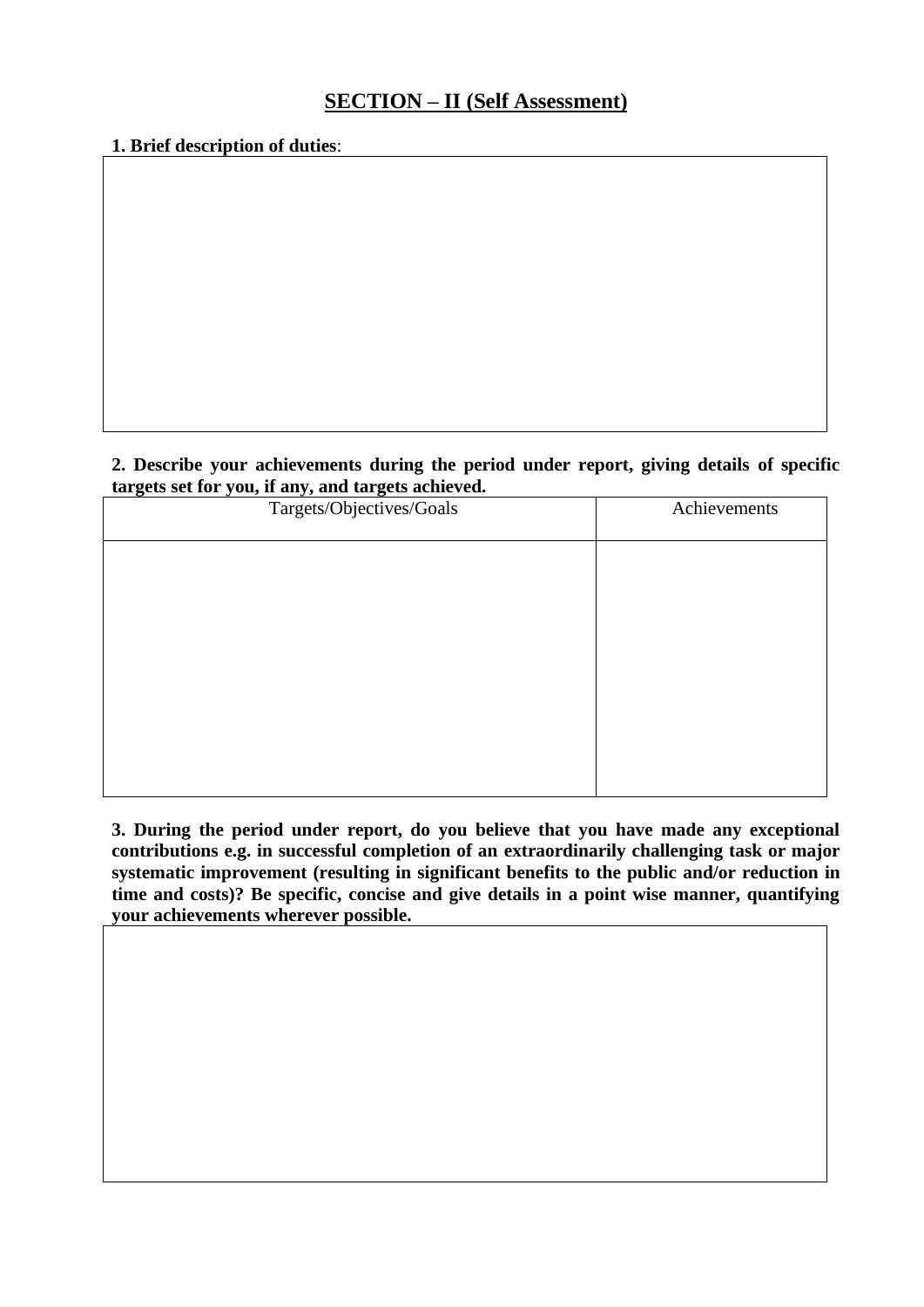**4. What are the reasons for not achieving specific targets, if any? Give details of factors that hindered your performance?** 

**5. Please indicate specific areas in which you feel the need to upgrade your skills through training programs**.

**For the current assignment**:

#### **For your future career:**

**6. Please specify the number of tours/inspections performed by you during the period under report (applicable only in the case of field officers):**

| No. and brief description of inspections or       | No. and brief description of inspections or |
|---------------------------------------------------|---------------------------------------------|
| tours expected to be performed during the year.   | Tours actually performed with reasons       |
| Please indicate if any specific target was fixed. | for shortfall, if any.                      |
|                                                   |                                             |
|                                                   |                                             |
|                                                   |                                             |
|                                                   |                                             |
|                                                   |                                             |
|                                                   |                                             |

| 7. Have you completed the APARs of all subordinate staff for the |  |
|------------------------------------------------------------------|--|
| previous reporting year?                                         |  |

**8. Date of submission of self assessment to Reporting Authority**:

**Place:** Signature of the officer reported upon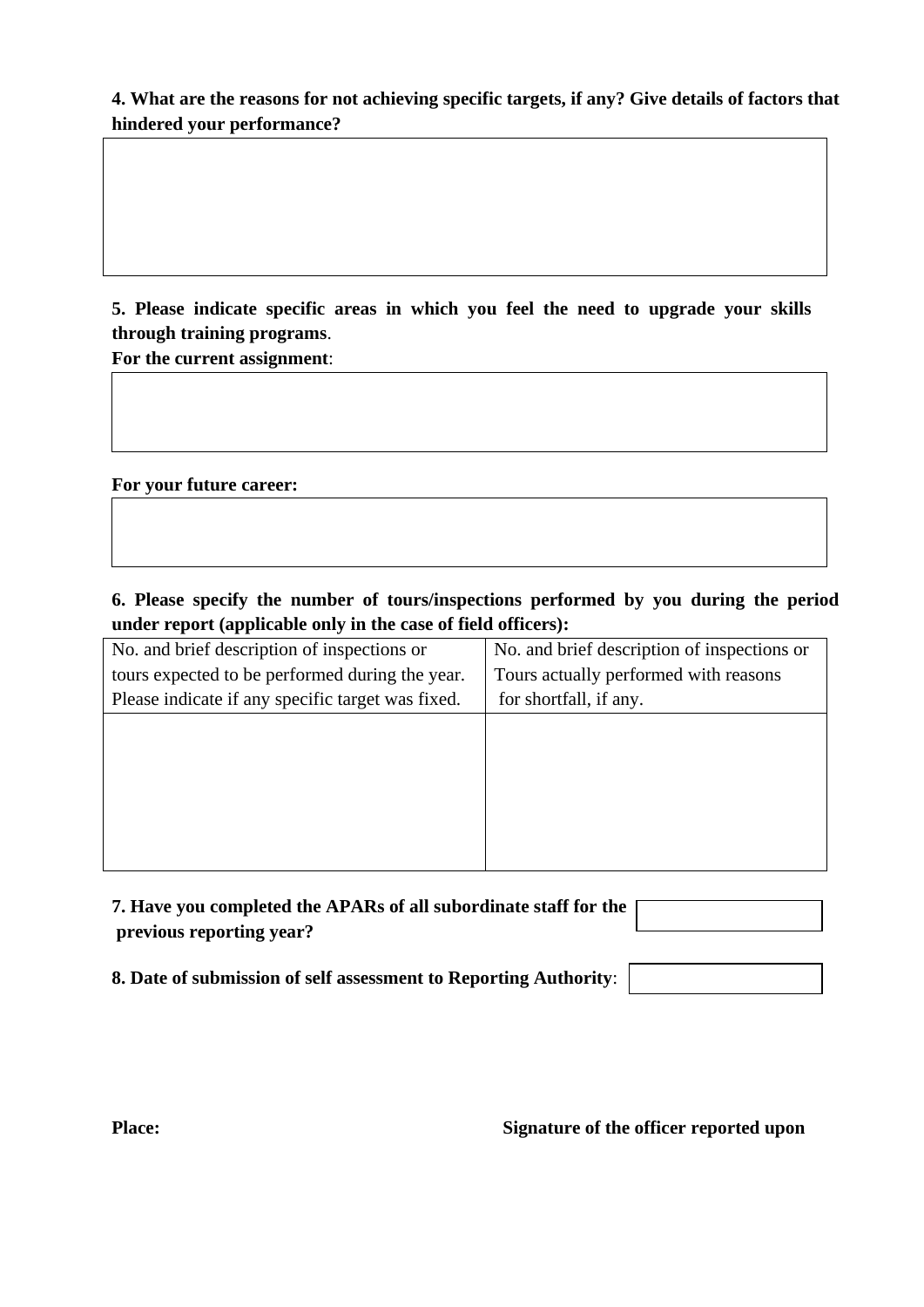## **SECTION - III (Assessment by Reporting Authority)**

**1. Please state whether you agree with the self assessment made by the officer reported upon, especially with regard to achievements made during the year**.

**2. Please comment on the claim (if made) of exceptional contribution by the officer reported upon.**

**3. Has the officer reported upon met with any significant failures in respect of his/her work or reprimanded for indifferent work or for other causes during the period under report? If yes, please furnish factual details.**

**4. Do you agree with the skill up gradation needs as identified by the officer?**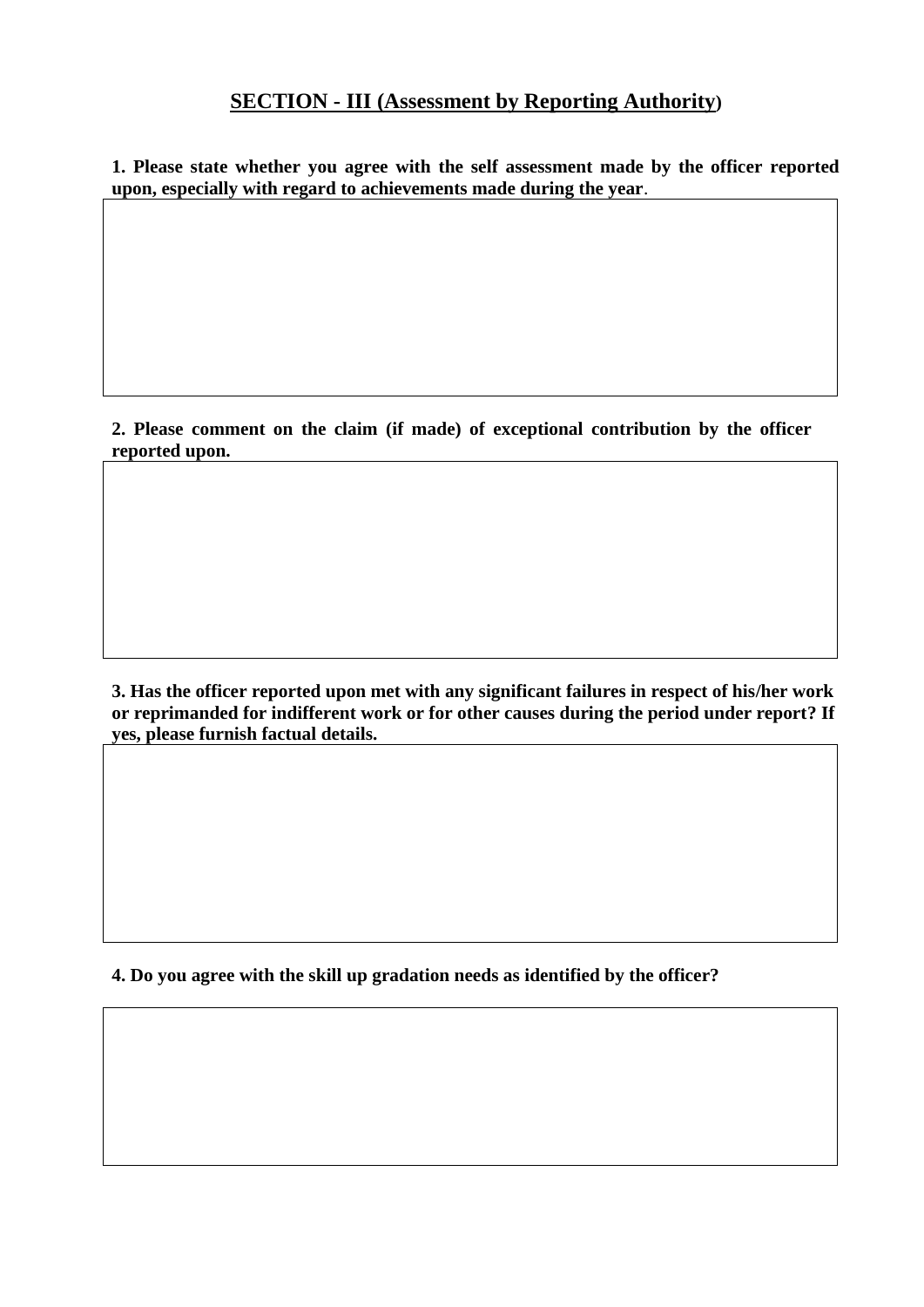#### **6. Integrity**

(In general the remarks against the integrity column shall be made by the Reporting Authority in one of the following three options: (a) Beyond doubt. (b) Since the integrity of the officer is doubtful, a secret note is attached. (c) Not watched the officer's work for sufficient time to form a definite judgement but nothing adverse has been reported to me about the officer)

#### 7. **Assessment**

(This assessment should rate the officer vis-à-vis his/her peers and not the general population. The reporting officer will assess the officer by assigning grades on a scale of **1 to 10**, with **1** referring to the lowest grade and **10** to the best grade)

| SI. | <b>Description</b>                              | <b>Reporting</b> | <b>Reviewing</b> | <b>Initials of</b> |
|-----|-------------------------------------------------|------------------|------------------|--------------------|
| No. |                                                 | <b>Authority</b> | <b>Authority</b> | <b>Reviewing</b>   |
|     |                                                 |                  |                  | <b>Authority</b>   |
| 1.  | Accomplishment of planned work/work allotted as |                  |                  |                    |
|     | per subjects allotted.                          |                  |                  |                    |
| 2.  | Quality of output                               |                  |                  |                    |
| 3.  | Analytical ability                              |                  |                  |                    |
| 4.  | Accomplishment of exceptional work/ unforeseen  |                  |                  |                    |
|     | tasks performed                                 |                  |                  |                    |
|     | Total (a)                                       |                  |                  |                    |

#### (**a) Assessment of work output**:

#### (**b) Assessment of Personal Attributes**:

| Sl.<br>No. | <b>Description</b>                                                                          | <b>Reporting</b><br><b>Authority</b> | <b>Reviewing</b><br><b>Authority</b> | <b>Initials of</b><br><b>Reviewing</b> |
|------------|---------------------------------------------------------------------------------------------|--------------------------------------|--------------------------------------|----------------------------------------|
|            |                                                                                             |                                      |                                      | <b>Authority</b>                       |
| 1.         | Attitude to work, sense of responsibility $\&$<br>maintenance of discipline                 |                                      |                                      |                                        |
| 2.         | Leadership qualities, capacity to work in team spirit<br>and capacity to work in time limit |                                      |                                      |                                        |
| 3.         | Communication skills and Inter-personal relations                                           |                                      |                                      |                                        |
|            | Total (b)                                                                                   |                                      |                                      |                                        |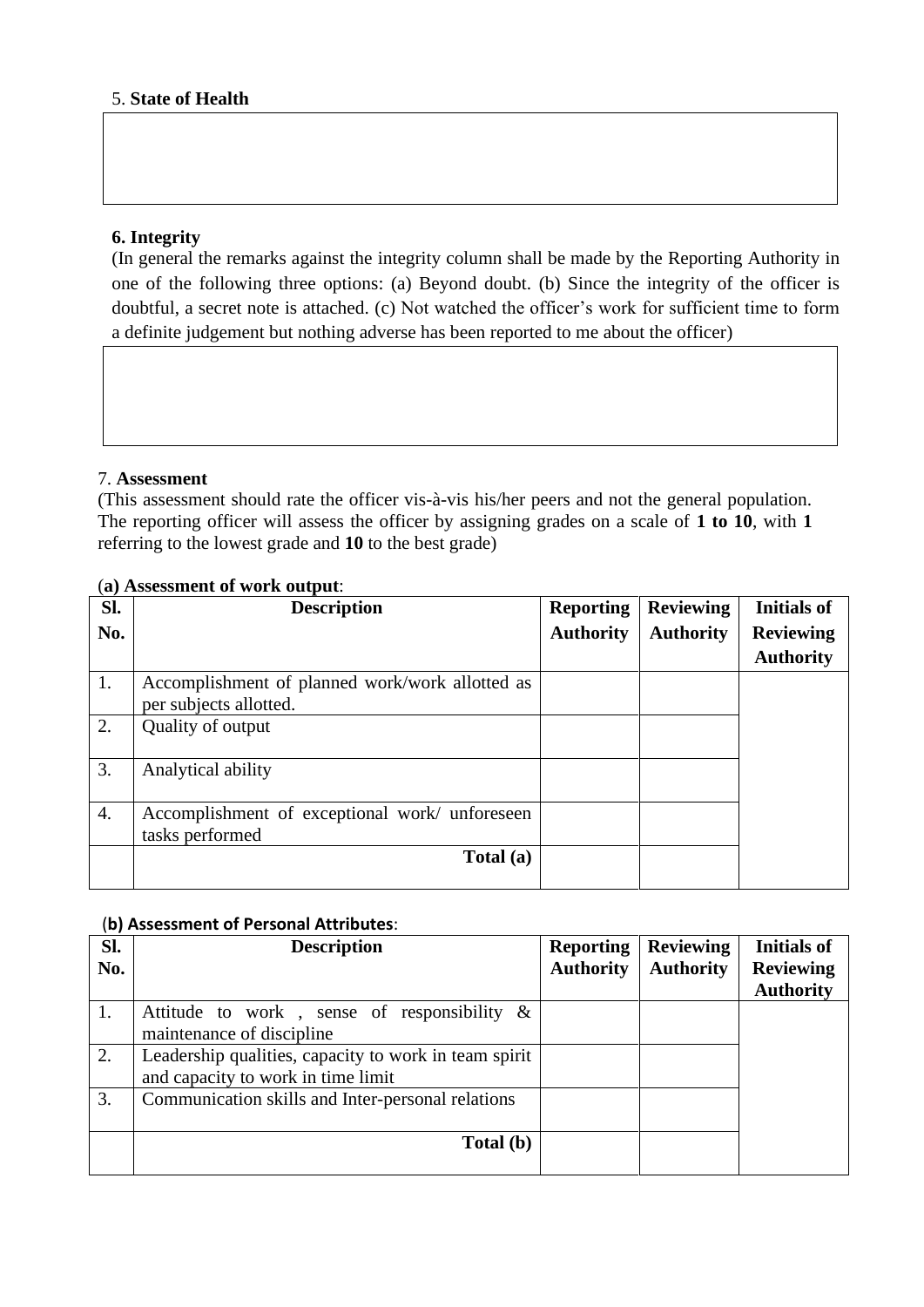#### **c) Assessment of functional competency**:

| SI. | <b>Description</b>                                   | <b>Reporting</b> | <b>Reviewing</b> | <b>Initials of</b> |
|-----|------------------------------------------------------|------------------|------------------|--------------------|
| No. |                                                      | <b>Authority</b> | <b>Authority</b> | <b>Reviewing</b>   |
|     |                                                      |                  |                  | <b>Authority</b>   |
| 1.  | Knowledge of rules/regulations/procedures/IT         |                  |                  |                    |
|     | Skills in the area of function and ability to apply  |                  |                  |                    |
|     | them correctly                                       |                  |                  |                    |
| 2.  | Strategic planning ability & decision making ability |                  |                  |                    |
|     | & Initiative                                         |                  |                  |                    |
| 3.  | Co-ordination ability $\&$ ability to motivate and   |                  |                  |                    |
|     | develop subordinates                                 |                  |                  |                    |
|     | Total (c)                                            |                  |                  |                    |
|     |                                                      |                  |                  |                    |

#### **8. Pen picture of the officer reported upon. Please comment on the overall qualities and competence of the officer reported upon.**

#### **9. Overall Grade (on a scale of 1-10)**

| Total $(a)$ + Total $(b)$ + Total $(c)$ |  |
|-----------------------------------------|--|
|                                         |  |
| 10                                      |  |
|                                         |  |

#### **Date: Signature of the Reporting Authority (with seal**)

**Name** : \_\_\_\_\_\_\_\_\_\_\_\_\_\_\_\_\_\_\_\_\_\_\_\_\_\_\_

**Designation** : \_\_\_\_\_\_\_\_\_\_\_\_\_\_\_\_\_\_\_\_\_\_\_\_\_\_\_ **(During the period of report)**

| Date of receipt of APAR from the officer reported upon |  |
|--------------------------------------------------------|--|
| Date of submission of APAR to the Reviewing Authority  |  |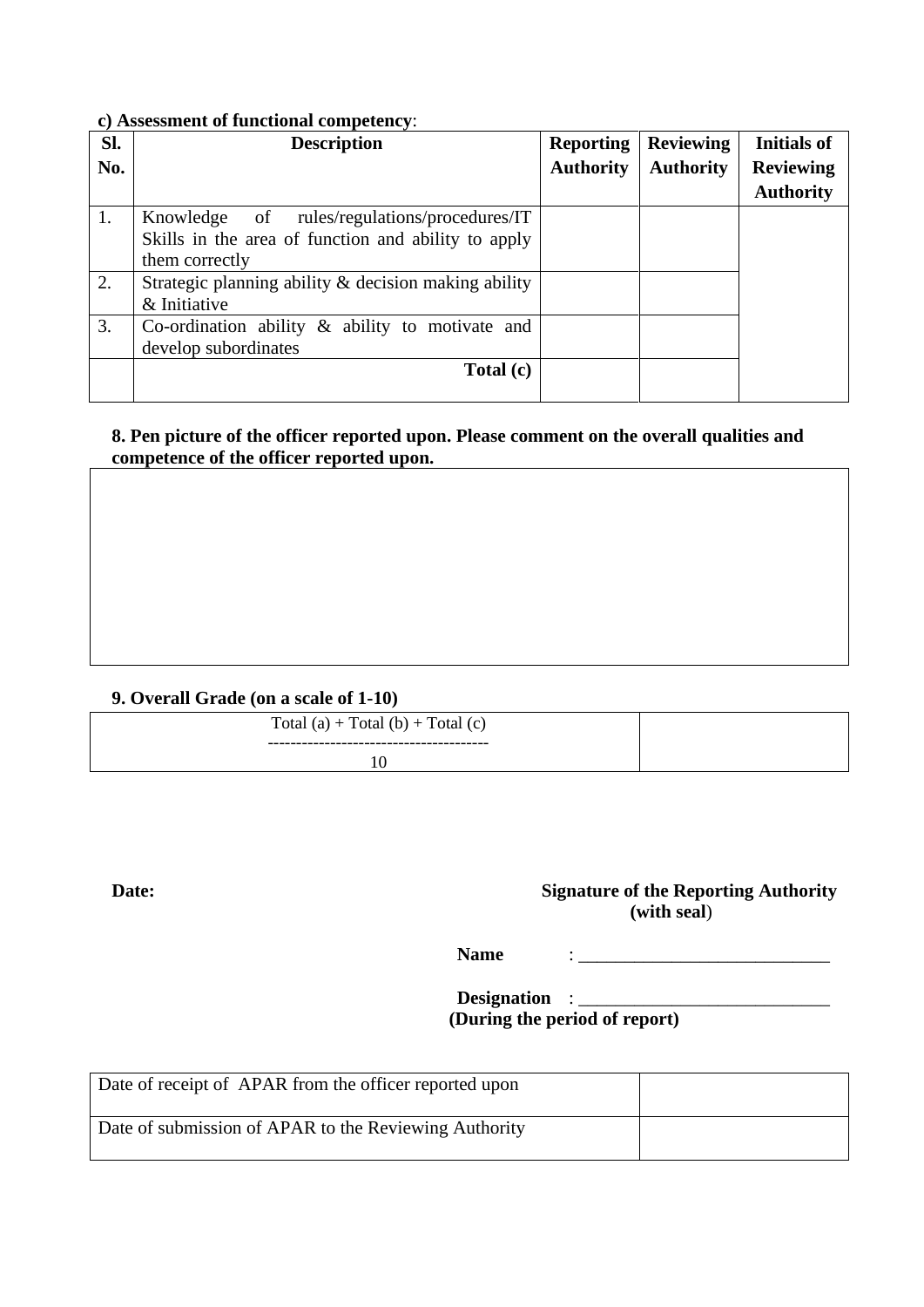## **SECTION – IV (Assessment by the Deputy Commissioner of the District)**

(This assessment should rate the officer vis-à-vis his/her peers with regard to his/her contribution to the regulatory and/or developmental activities of the officer in the district, and is applicable only for district officials)

1. **Participation and attendance in DPDB. Contributions towards adding value to the deliberations/performance of the DPDB may be specifically mentioned:**

#### 2. **Physical availability in Station during the reporting period (in percentage):**

| $100$   90   80   70   60   50   40 |
|-------------------------------------|
|-------------------------------------|

#### 3. **Performance of the officer in executing department's activities and schemes:**

4. **Proactive action taken by the officer and his/her contributions towards overall development of the District:**

**5. Pen picture of the officer reported upon. Please comment on the overall qualities and competence of the officer:**

**Date: Signature of Deputy Commissioner (with seal)**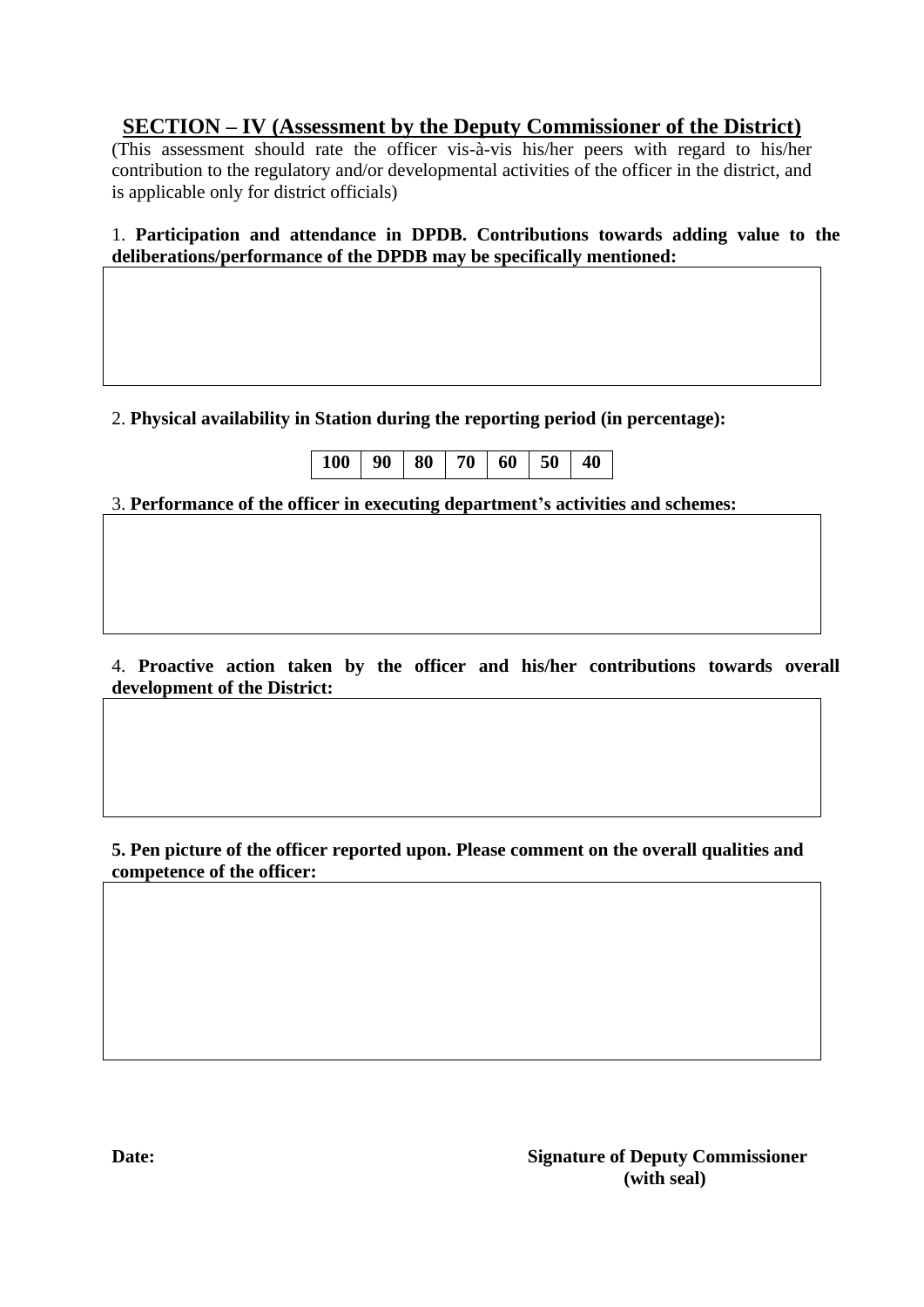### **SECTION – V (Assessment by the Reviewing Authority)**

1. Do you agree with the assessment made by the reporting authority with respect to the work output and the various attributes in Section III & IV? Do you agree with the assessment of the reporting officer in respect of extraordinary achievements and /or significant failures of the Officer reported upon ? *(In case you do not agree with any of the numerical assessment of attributes please record your assessment in the column provided for you in that section and initial)***:**



**2. In case of difference of opinion, details and reasons for the same may be given:**

**3. Please comment on the overall qualities of the officer including areas of strengths and lesser strengths and his/her attitude towards working the weaker sections (Not exceeding 100 words):**

**4. Overall grade on a scale of 1 to 10:** 

**Date: Signature of Reviewing Authority (with seal)**

**Name** :  $\therefore$ 

**Designation** : **(During the period of report)**

| Date of receipt of APAR from the Reporting Authority  |  |
|-------------------------------------------------------|--|
| Date of submission of APAR to the Accepting Authority |  |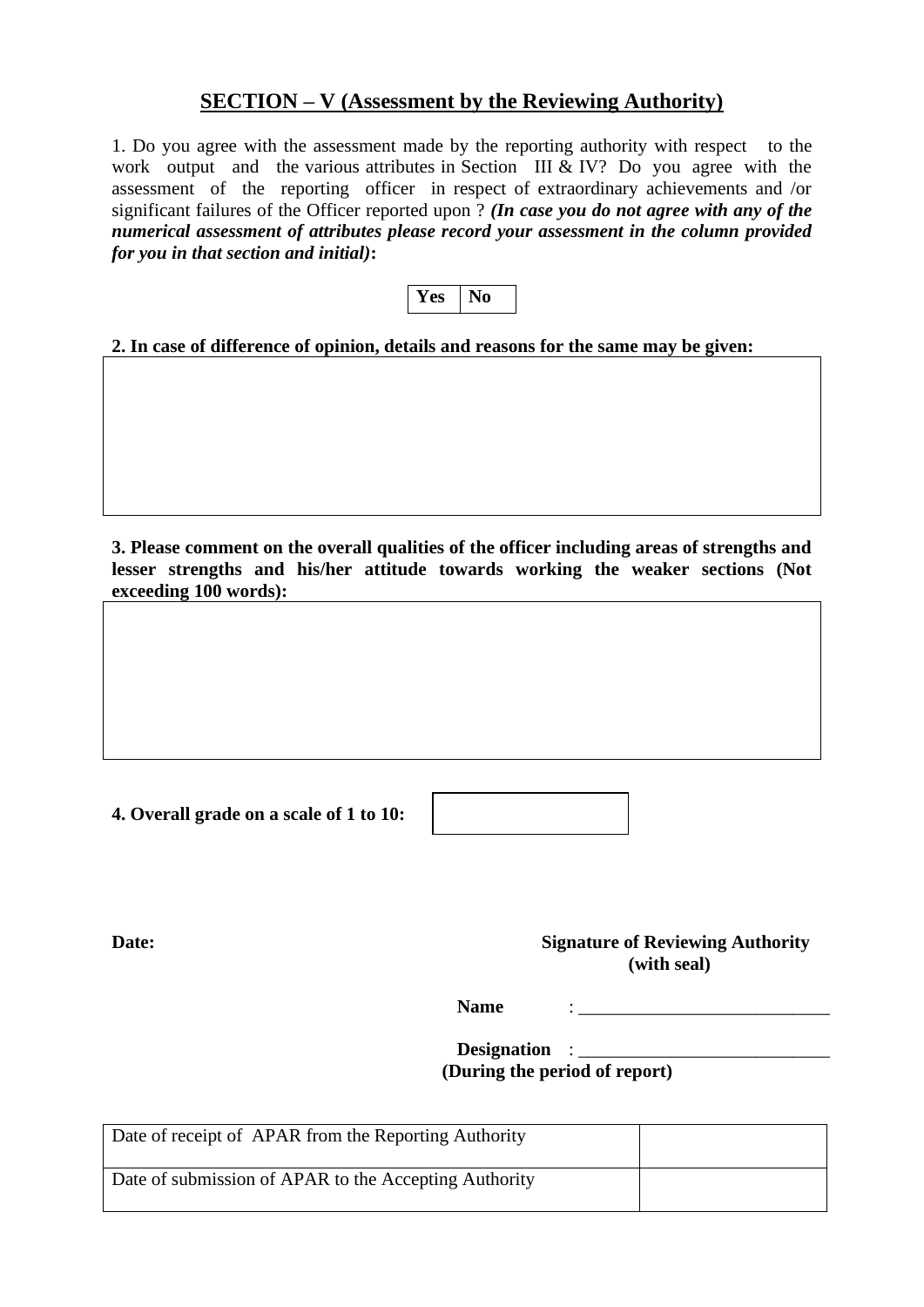## **SECTION – VI (Assessment by the Accepting Authority)**

**1. Do you agree with the remarks of the reporting/reviewing authorities?**

**Yes No** 

**2. In case of difference of opinion, details and reasons for the same may be given.**

**3. Overall grade on a scale of 1 to 10:**

**Date: Signature of Accepting Authority (with seal)**

**Name** :  $\therefore$ 

**Designation** : \_\_\_\_\_\_\_\_\_\_\_\_\_\_\_\_\_\_\_\_\_\_\_\_\_\_\_ **(During the period of report)**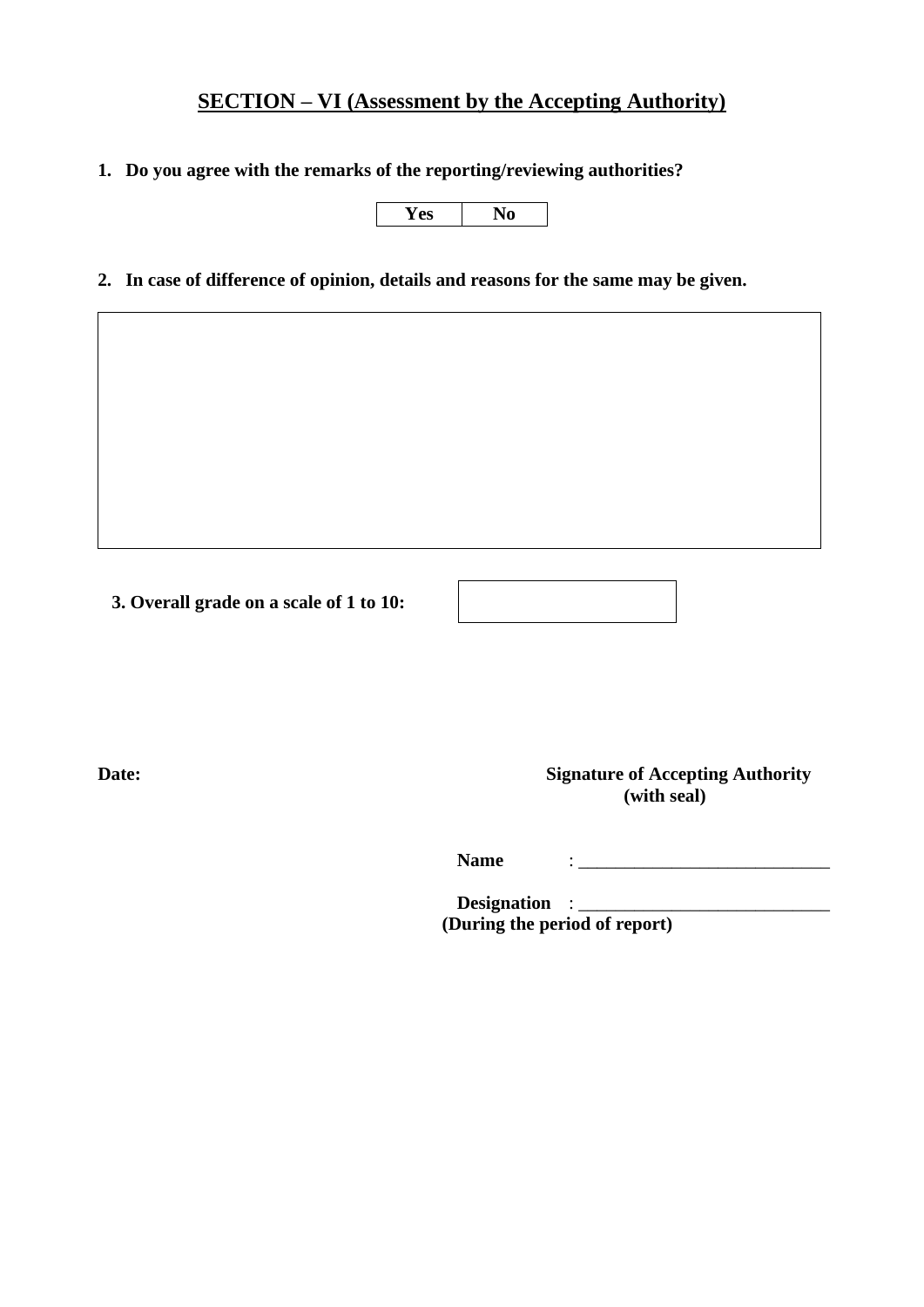### **Guidelines for filling up of Annual Performance Assessment Report with numerical grading**

- 1. Numerical grading are to be awarded by Reporting and Reviewing Authorities for the quality of work output, personal attributes and functional competence of the officer reported upon. These should be on a scale of 1- 10, where 1 refers to the lowest grade and 10 to the highest.
- 2. The columns in the APAR should be filled with due care and attention and after devoting adequate time.
- 3. **It is expected that any grading of 1 or 2 (against work output or attributes or overall grade) would be adequately justified while commenting on the overall qualities of officer by way of specific failures and similarly, any grade of 9 or 10 would be justified with respect to specific accomplishments. Grades of 1-2 and 9-10 are expected to be rare occurrences and hence the need to justify them. In awarding a numerical grade the reporting and the reviewing authorities should rate the officer against a larger population of his/her peers that may be currently working under them.**
- 4. APARs graded between 8 and 10 will be rated as **'Outstanding'**.
- 5. APARs graded between 6 and short of 8 will be rated as **'Very Good'**.
- 6. APARs graded between 4 and 6 short of 6 will be rated as **'Good'.**
- 7. APARs graded below 4 will be rated as **'Fair/Poor'**.
- 8. The Columns provided in Section-III for the Reviewing Authority for recording his/her assessment is not mandatory. **In case the Reviewing Authority does not agree with any of the numerical assessment of attributes given by the Reporting Authority, only then assessment of the Reviewing Authority may be recorded in the Columns provided in that Section along with initial.**
- 9. There should be more openness in the system of assessment. The APAR, including the overall grade and integrity, has to be communicated to the officer reported upon after it has been finalized by the cadre controlling authority/custodian of APARs.